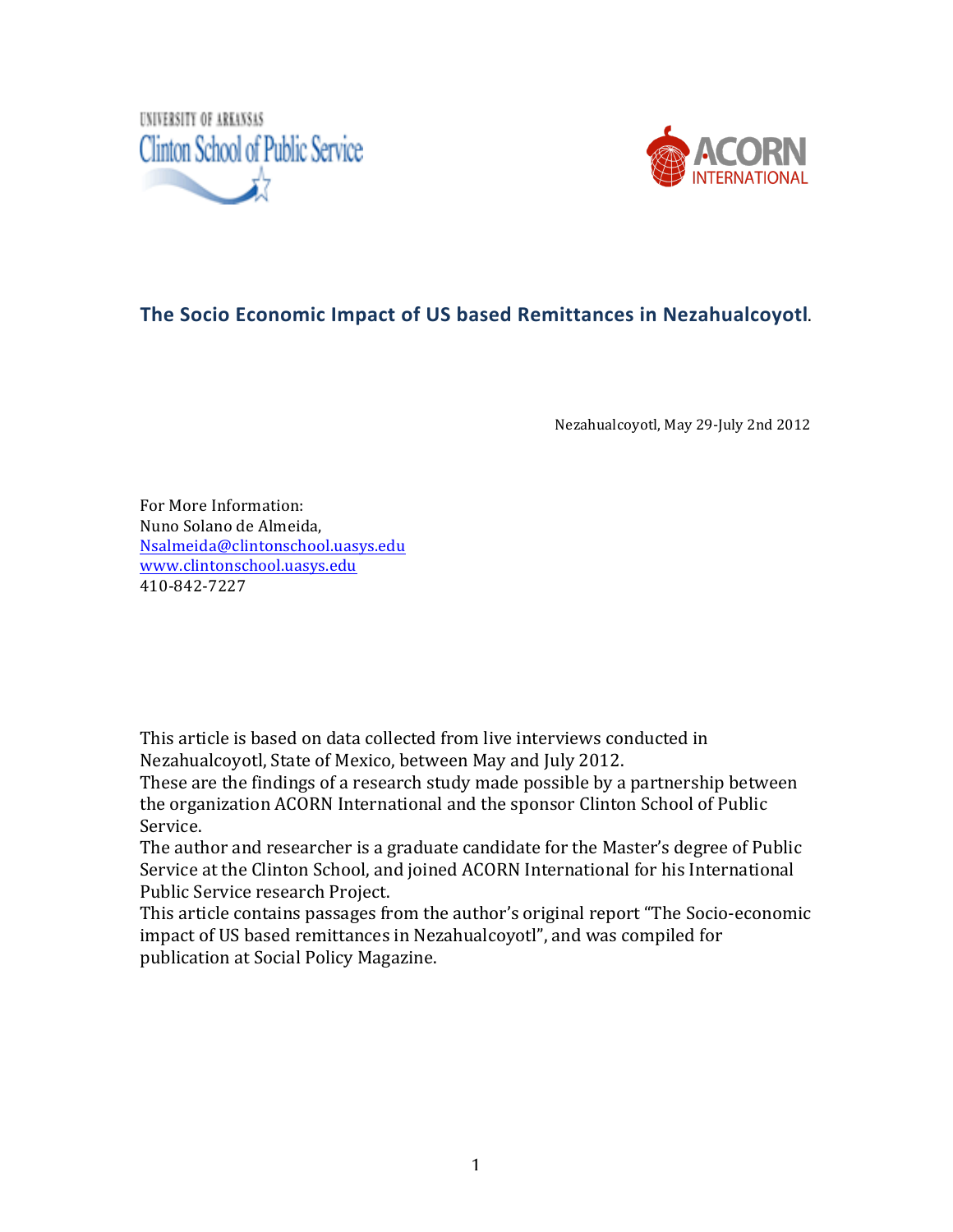## **Executive Summary:**

This paper is a reflection about the recent study conducted by the author, investigating the real impact that remittances have on the immigrant families, living in one of the newest and yet fastest growing municipalities in the metropolitan area of Distrito Federal, Mexico.

The research project was a partnership between ACORN International and The Clinton School of Public Service, and served the purpose of looking into the relationship between those who immigrated to the US, and those who stayed behind, and what use was being made of the money that was sent home.

The researcher's goal with this project was to bring in a whole new perspective about remittances, based out of one of the most strategic places in Mexico. This had not been possible without the assistance of ACORN International, who has been organizing for remittance justice in Nezahualcoyotl since 2008.

The Clinton School also benefited, as the sponsoring organization of this study, as part of its academic mission to advance social change through academic initiatives all over the world.

This study involved an investigation conducted in Mexico, from May to July 2012, to understand and document the type of change that US remittances brought to residents in the Municipality of Nezahualcoyotl.

The focus of the survey was set around two broad questions: How were locals using that added income and how they felt about any associated costs with the services used to collect that income.

This research highlighted the most critical challenges faced by immigrant workers and their families in Nezahualcoyotl, supporting the evidence behind the social and economic impact of US based remittances, and its correlation with the financial services provided by money transfer operators (MTO's).

Results from the research study revealed patterns in the data, significant findings, such as the users systematic attempt to explore alternative options to send their money home, or the recurring trend to slow down the frequency of transactions to reduce the associated costs.

Following the interviews conducted with the general population in Nezahualcoyotl, several recommendations were presented in a workshop that gathered many local experts, and that were articulated with findings from primary and secondary data.

#### **"""""**

Approximately one out of three and a half people interviewed in Nezahualcoyotl demonstrated to be eligible for the purpose of this research. In fact, almost one third of the randomly selected candidates showed that they had at least one personal experience with money transfers, between the US and their place of permanent residence in Nezahualcoyotl.

The municipality of Nezahualcoyotl, located in the vicinity of Mexico City, represents a major hub for all migrating workers to relocate. Usually they come from the deserted rural areas in Mexico and surrounding Latin countries, on their way to a more prosperous urban livelihood and eventually decide to immigrate, predominantly to the US.

This research project followed the protocol for data collection and human subjects interaction and received the approval by expedited review of University of Arkansas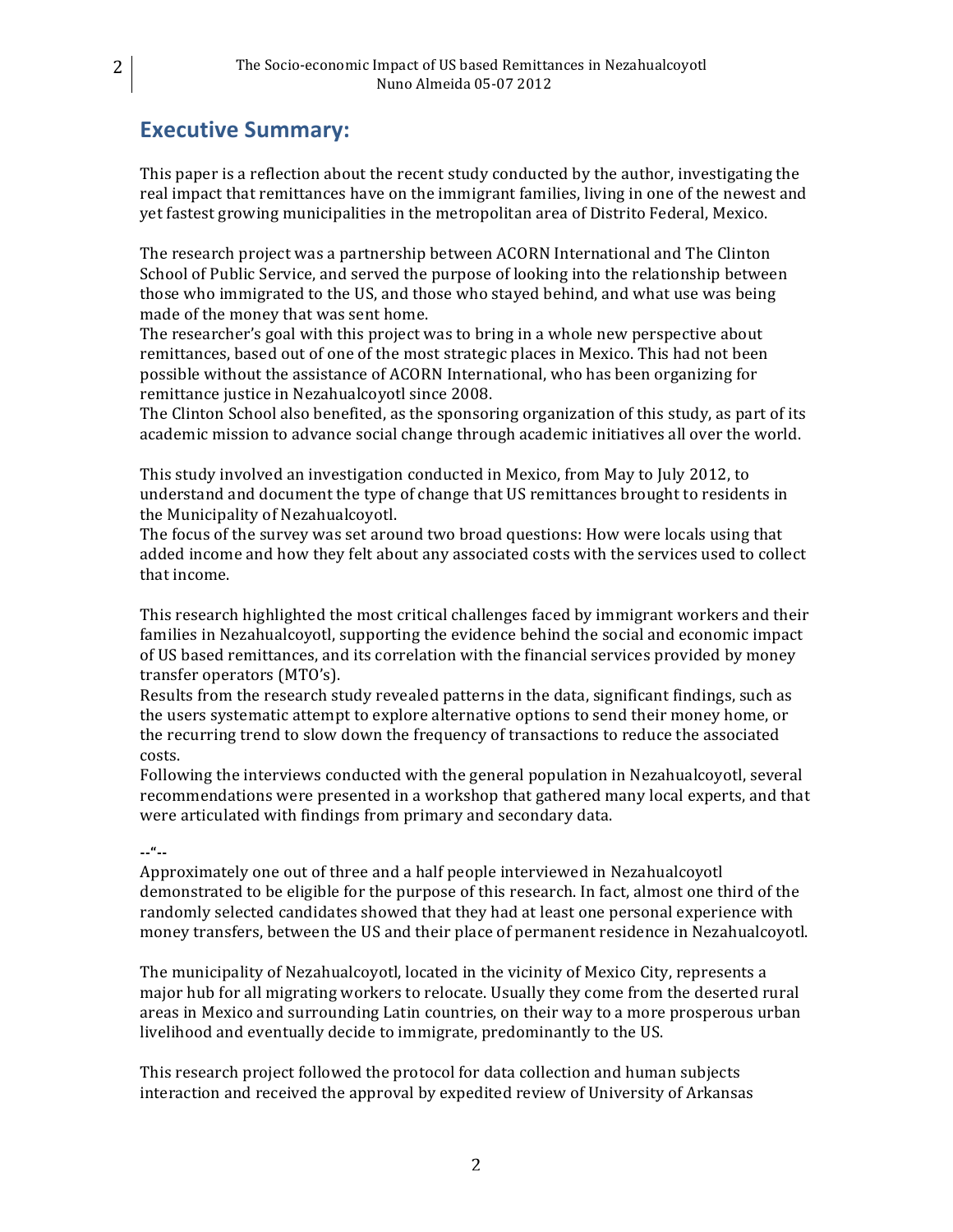Institutional Review Board, under the Belmont Report Ethical Principles and Guidelines for the Protection of Vulnerable Populations.

#### **Statement of purpose:**

Historically, remittances have always been a major factor for the sustainability of the economy of Mexico.

Overall, remittances in Mexico currently represent 2.1 percent of the national GDP, outranking foreign direct investment as the second highest source of national income, since 2008.

According to data from the Inter-American Development Bank (IADB), in 2010 Mexico received more money in remittance transfers than any other country in Latin America.

The irony is that it is that country's poor economic health in the first place that enables (and welcomes) that source of foreign exchange, by releasing each time more of their citizens to embark on the journey to immigration, predominantly to the US.

But like Bank of Mexico has already admitted, this crucial inflow of foreign currency is mainly used to balance the country's trade deficit.

Such bold statement issued by the single greatest beneficiary from the final product of this economic activity in Mexico, corroborates evidence that remittances in Mexico are not being predominantly used to fight the country's structural poverty.

Families became the indirect beneficiaries of an economic activity that themselves initiated and pay for. They are not even allowed to help themselves. After exchange rate taxes, their share cut of those income dollars is only enough to satisfy short-term basic needs, like garment and shelter, and they don't even cover that sometimes.

There is no justice to families who send foreign currency to Mexico and generate the country's wealth, when their hard earned subsistence money is taxed and taken away from those who can least afford it.

Any government reforms to combat this predatory practice have been to promote greater competition between agencies, to allow for immigrants to shop for better rates. However, price shopping is not an option for minimum wage jobs or undocumented immigrants. Benchmarking does not increase the immigrant's range of choices for sending money, because it does nothing to foster market competition between transfer operators. Western Union alone, still with eighteen percent global market share, raised profits on transaction fees alone by four percent in 2011 (NY Times, 2012).

This leads to the logical conclusion that immigrants are being used as tools for public policy development, however at the cost of their own, and sometimes only means of survival.

Since September  $11<sup>th</sup> 2001$ , there has been increasing resistance from governments in Mexico to impose, adopt or enforce any type of regulatory measures over the pricing of services charged by remittance transfers operators.

But without most Mexican States or banking regulatory commissions overseeing MTO's licensing and charges, there is no way to determine what are the actual costs involved on remittance transactions, or how much is fair to charge over each remittance transfer. This is especially true when money transfer operators do not disclose the spreads they benefit from when they set exchange rates. One of those companies, Western Union, has been previously served in the US for misrepresenting exchange rates and hidden fees in foreign exchange revenue. They settled for 400 Million dollars (Chicago Tribune, 2007).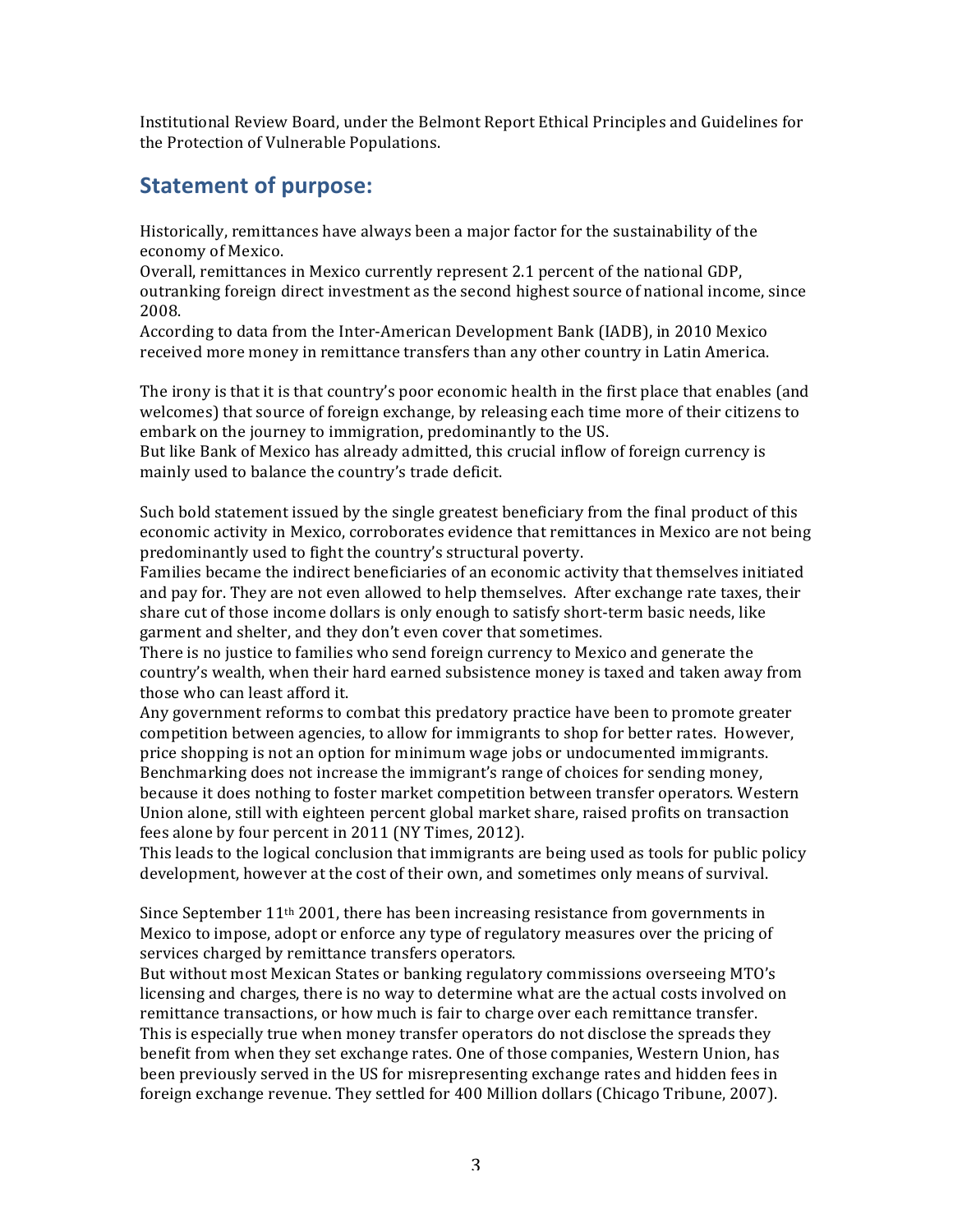## **Statement of necessity for change:**

First: Although it is painstakingly obvious that in a global financial system, electronic communications and computerized transactions have long been free of charge, this does not mean that MTO's should not get paid on deadweight costs.

The issue here is that there is an approximated ratio of three to one over costs associated with remittance transfers, depending if these are processed through a bank or a nonbanking operator. This goes to the disadvantage of those users who do not have legal status in the US and cannot open a bank account.

The point is that both banks and non banking money transfer companies, both set their exchange rate at the price they acquire foreign currency, in the same markets, under the same conditions.

In face of this, Mexico still continued to step away from any opportunities to put a capping on fees or exchange rates. Instead they have been playing into the hands of major banking corporations.

In 2004 Bank of Mexico signed agreements to interconnect their banking system with the Federal Reserve's in the US, (that undocumented immigrant workers could not access). The Mexican Federal Government agreed on a matching funds program with Western Union to bankroll projects in Mexico with immigrant's clubs, (that low income immigrant workers could not afford)

President Vicente Fox pursued an aggressive campaign to regularize undocumented immigrants in the US, with the support of the US Treasury Department, to relax banking regulations on Mexican customers, when opening an account without legal residency status. Many undocumented immigrants who chose to adhere to this initiative have reported having their identity stolen and then used for criminal purposes. Nonetheless, this ID card ("Matricula Consular") did raise false expectations about the possibility of a backdoor to amnesty in the US, for those in the US and others still in Mexico.

In 2009 a poll conducted by the Pew Research Center illustrated that the reality was that of all twelve million Mexican born residents living in the US, seven million were still not authorized and a third of all Mexicans at home would move to the US if they could, half of which confessed they were prepared to move illegally if necessary.

Any contradictions between government economic development policy and the individual short-term interests of its lowest income citizens, are particularly tough to undocumented workers in the US, who rely heavily on these sources of income and who have less freedom of choice.

Second: Also, without an adequate balance between the regulatory framework and the creation of incentives for the use of formal fund transfer systems, the prospect of protecting the integrity of informal transfer fund systems (hawala) from those that maybe linked to criminal activities, is low.

These so called low-cost alternative remittance systems were quickly singled out by the World Bank and APEC (Asian-Pacific Economic Cooperation, of which Mexico is a member state), labeled as the weakest link on the "Anti-Money Laundering and Combating the Financing of Terrorism" group (AML/CFT). These were soon placed under close monitoring and induced to shift from informal to formal transfer systems, "to enhance their contribution to development in recipient countries" (APEC, 2003). Meanwhile, on the same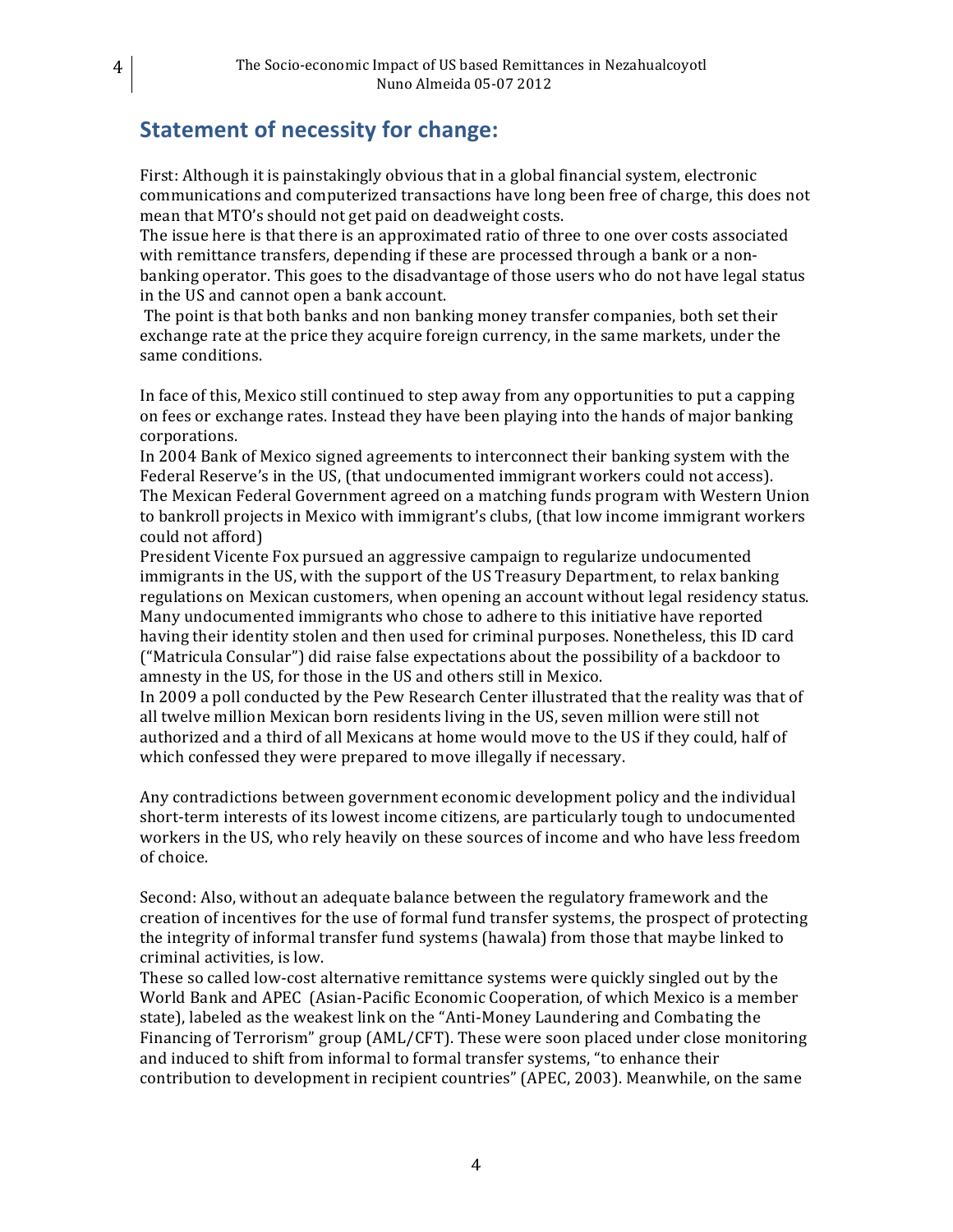occasion in Phuket, Thailand, The Finance Ministers Meeting (FMM) urged the international financial institutions "to continue their valuable work on remittances" (APEC, 2003).

Since 2008, ACORN International has fought to raise the issue of remittance justice at the global level and bring the public to face the social side of the argument: where does corporate responsibility start and how can authorities ensure that the individual workers abroad and their families at home get their fair share.

According to ACORN International, Mexican authorities have yet to prove that they are willing to pursue a more aggressive agenda, when it comes to protecting the interests of Mexican nationals, both home and in the US; or at least for as long as all undocumented workers and their families are paying on average three times more per remittance transfer, compared to some of their compatriots with migrant status.

According to the Mexican National Council for the Population (CONAPO, 2012), for each three hundred dollars remittance from a bank in the US to Mexico there is an associated average cost of three dollars. However, for the same transaction using a non-banking financial institution there is an associated average cost of ten dollars.

#### **Case Study of Nezahualcoyotl**

According to the Mexican Council of Population (CONAPO), starting in the 1980's, migratory fluxes to the US suffered a series of changes, partially due to the US market demand for new occupational skills and also the inability of Mexico's labor market to employ its own labor force.

The large majority of immigrants to the US started coming from urban centers, like Nezahualcoyotl, that were already taking in emigrants from other States in Mexico, and different countries in Latin America.

Nezahualcoyotl is currently the second most populated city in the metropolitan area of the capital city and forth in the State of Mexico. It ranks 12<sup>th</sup> overall with the largest number of inhabited households in the country (Censo 2010).

This study was restricted to one out of 125 Municipalities in the State of Mexico. It was not intended to be in any way representative of the national sentiment. However, rarely any studies have been done directly with the population in Mexico about the dissuasive effects of deadweight costs (Aparicio, 2008).

The idea for the research study developed around a hypothesis formulated for ACORN International remittance justice campaign, in Nezahualcoyotl. The goal was to find out if the way that immigrant families were using their remittance income had changed because of the costs associated with the transfer of that income from the US.

From there proceeded another important question: if there were change in economic income, how that affected the social fabric of the communities.

Interviews conducted in seventeen neighborhoods, pre-selected out of a total of eighty-six, and chosen based on voter's registration records and number of households per square mille, concluded that the following variables make legitimate arguments to reshape the dialogue around remittance and their future trajectory:

1. **Remittance families worked too**. Contrary to conventional wisdom, the overwhelming majority of families collecting remittances (in Nezahualcoyotl) also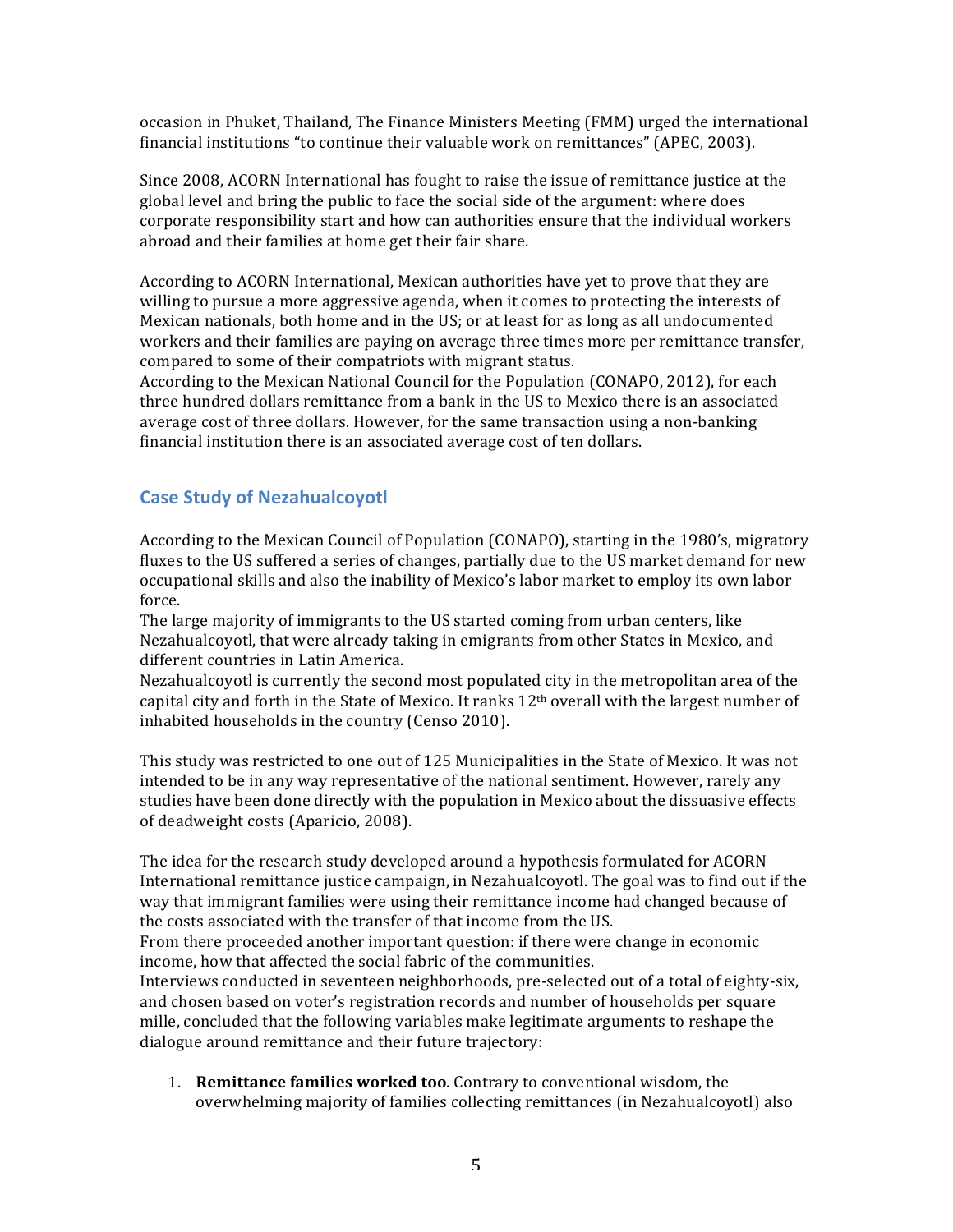had to work for a job. Even if one third of those interviewed admitted not having any dependents under their care. This can be partially explained in conjunction with point 2 and 3.

2. **One third relied almost exclusively on remittances**. As predicted, almost two thirds of the respondents confirmed using remittances only to help out with basic expenses, like shelter, children education or medical expenses. For one third of the interviewed, remittances represented fifty up to one hundred percent of their total income.

Average amount per remittance transfer ranged between less than one hundred up to five hundred dollars. These values are within the range of minimum wage in Mexico (set around 142 US dollars per month in 2012 for State of Mexico). This point raises questions over the relevance of government initiatives like joint "productive projects" with Western Union. Especially when those matching funds to incentivize immigrant's investment were unlikely to reduce local poverty, considering that the municipalities of highest and longest migration traditions were not among the poorest ones (Aparicio, 2008).

**3. Foreign exchange rate fluctuations led to lower frequency of transfers to reduce costs**. More than half of the respondents admitted to deliberately reducing the frequency of transfers from the US to Nezahualcoyotl. Not so much because of how global commodity price shifts impacted their cost of living home and abroad, but especially because of foreign exchange rate fluctuations.

Fifty percent respondents then invariably were collecting remittances either every month or every three months. This finding resonated especially with that one third, for whom remittances were fifty to one hundred percent income. This explains the job status of the majority of recipients at home.

4. Money transfer operators biggest disadvantage were unexpected costs. When asked if the original purpose of remittances had been accomplished, forty percent disagreed. Thirty percent blamed the unexpected costs associated with remittances (which led to the irregularity, decreases and even cessations in the frequency of transfers from the US, as elaborated on Point 3.).

In reaction to their own dissatisfaction, more than a third of the respondents have changed agency, at least once before, for the primary reason of looking out for less charges when transferring money.

When reflecting on the advantages and disadvantages of their current (not past) money transfer operator, the majority of the interviewees pointed out "convenience" and "dependability" as their two biggest advantages. Over seventy percent respondents maintained their complaints about expensive charges per transaction or per amount, even after changing agency.

Other complaints were similar and came from those who used banking agencies instead, those complained most about fidelity and long-term commitment, and account maintenance fees.

The major conclusion from this variable however was that, when comparing their past and present money operators, only two per cent of the interviewed presented the "lack of alternatives" as a major disadvantage with their past operator. That number quickly increased to twenty per cent with their current one. As they tried all, the pessimism about their current options increased, among remittance families.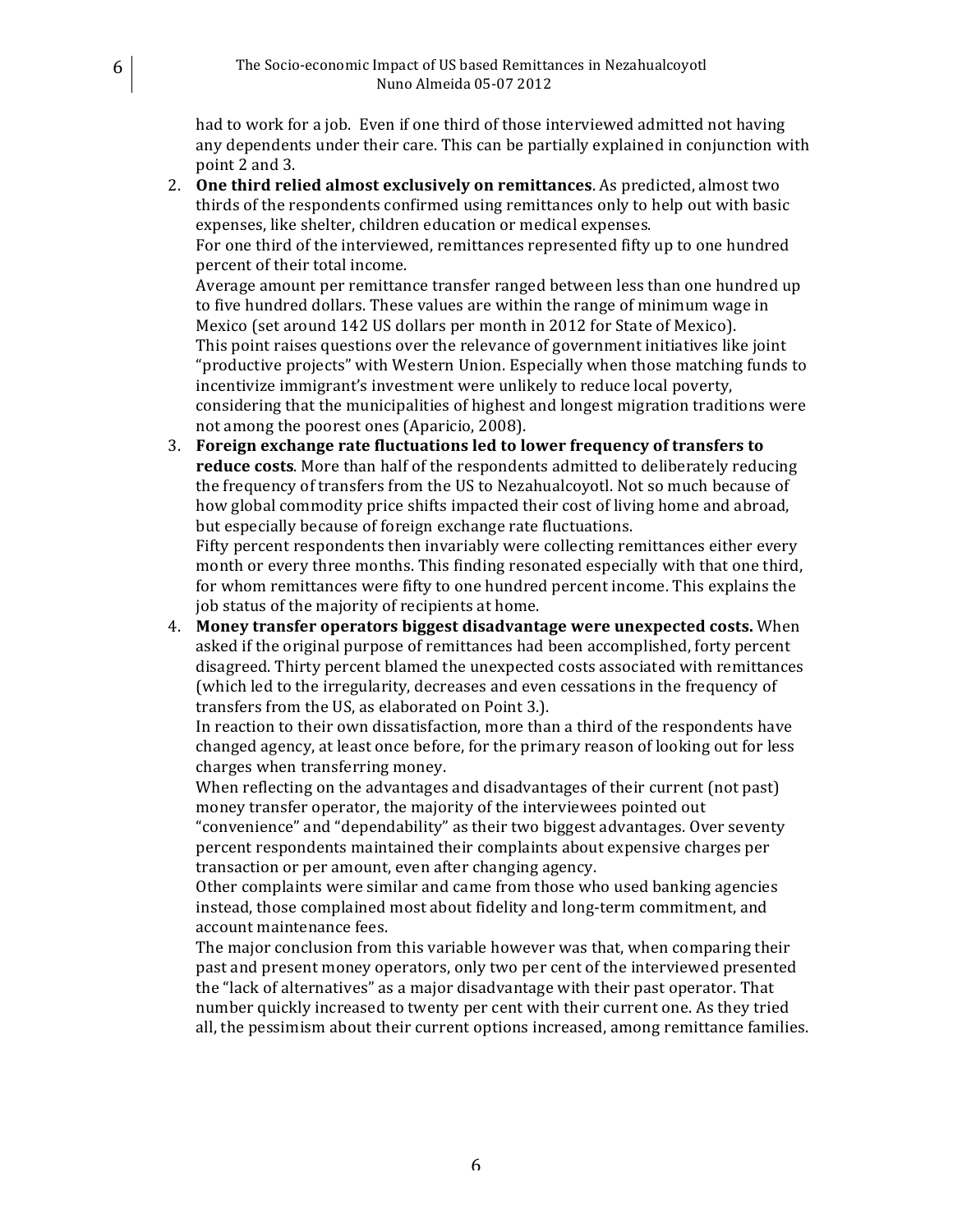## **Policy options to be considered:**

The purpose of this study was to fill a void in research about remittances in Nezahualcoyotl, but at the same time to start a broader consensus around remittance justice.

Right after the results from the interviews were coded and analyzed, it became necessary to gather a few community experts to help interpret those results, according to a local perspective.

For that, invitations were sent out to several representatives of the civil society in Nezahualcoyotl, and other participants as well.

The event took place at *Colonia Impulsora*, Nezahualcoyotl, and counted with the participation of distinguished speakers Laura Juarez, of Universidade Obrera and Economist Roberto Rodriguez, of Universidad de Ecatepec.

All attending guests then proceeded to meet in small groups, where they debated and delivered several recommendations on the topic, issued from four different perspectives, according to each one's area of expertise: civic, political, social and economic were the recurring themes.

This workshop did not intend to exclude the private sector from the conversations, but none of the money transfer operators were available.

A single representative from the Federal government generously accepted to be present and facilitated one of the working groups.

This process was intentional to fit with ACORN International's style of active social participation. Efforts were made to ensure that all interested parties in Nezahualcoyotl, and particularly the families of immigrant workers in the US, had the opportunity to be heard as part of the conversations that were taking place, about social and economic justice. In that sense, at this level of community organizing, the primary stakeholders were those who were already closest to change. Before thinking about advancing to a higher stage of policy-making, it was more important to make sure to include all those who were already part of the community. Those who were most closely affected by the problem should also be included to help get to the solution.

Recommendations from the focus groups in Nezahualcoyotl were, first of all, an exercise of self-reflection, intended for the local community to feel accountable for their own recommendations.

- 1. The first recommendation was based on the recommendations of the London International!Conference!on!Migrant!Remittances!of!2003:!"*to'develop'more'* accurate public data on remittances and migration". This recommendation has been since adopted and resonated throughout the international community. Remittance industry has been led by the private sector since the beginning. Therefore, most analysis has been done on a country-by-country approach or global level. For the future, it was decided that it was important to try and explore different angles, to try and approach remittances from the perspective of its relationship with poverty, marginality and immigration, on a community and local levels, particularly in Mexico.
- 2. Best practices research should be initiated around successful cases of "**productive projects"**, around the world, with a successful replication record. The recommendation was to Identify ways to involve MTO's and governments, to act on the interest of the immigrant workers and their families, and explore possibilities of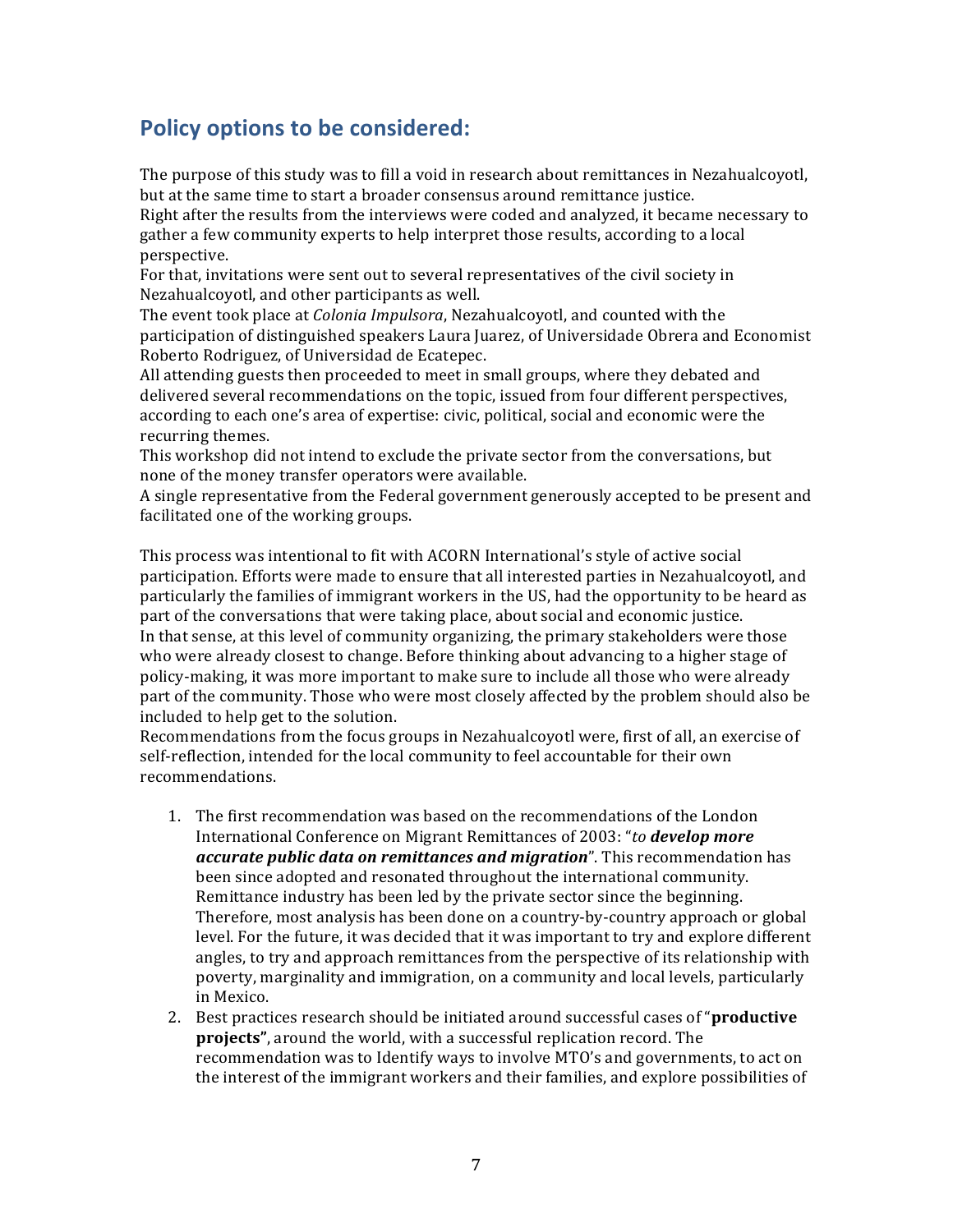creating structures that generate value, and turn remittances into sustainable means of production.

- 3. Promoting **more community debates** based on local scientific studies on remittances. Allow for the local community to be involved on the debate and take full ownership of the results from those conversations. Empower those agents of change by contrast with a passive role on any significant reforms, or standing by in disbelief, waiting for the global financial community and governmental institutions to take action.
- 4. **Invite the governments to talk to the communities regularly**, to give responsible advice about immigration, to be accountable for the immigrant's families. The real experts are the victims and no one better than them to say and claim what they really need. Reopen the dialogue around the portability of the immigrant's rights as citizens who are abroad. Openly debate the opportunistic spirit behind "Matricula" Consular", and find ways how the same resources can be leveraged to help undocumented immigrants, with more than opening bank accounts. Replicate success cases of "Club Ciudadano" or "Red Mexicana de Lideres y Organizaciones Migrantes", that already work in Michoacán and Vera Cruz, representing the voice of immigrants in the US, by seating legislators and policy makers together with the immigrant community of Nezahualcoyotl in the US.

#### **Pros and cons of each option:**

There are virtually no options for community organizing in Nezahualcoyotl that do not involve, at one point or the other, some sort of research. First hand data however, represents a great challenge to authorities in this matter of remittance justice. It forces the political institutions to acknowledge their research as being outdated at best, especially if it produces different conclusions from theirs.

Most research available on remittances is not exhaustive and their reliability is often challenged. In fact, the sole purpose of research is to start a new debate. So by definition any research is already a turning point to start afresh. Research's impact depends on the point of view of the policy maker. For the government in Mexico, research has to come from an internationally reputable source. However those organizations that produce such research follow a political agenda. In this case, the Inter-American Development Bank is a client of those government's central banks, which in itself already makes them the stakeholders of the research. Challenging the status quo requires independent research, narrower in scope. while IADB research is broader to extend to bigger constituencies and higher up clients. Local based academic research is probably the most authoritative tool to mobilize local resources and challenge decision-makers. If nothing else, new independent research is already useful to compare with previous findings and help determine if those are still current and if they are in any way accurate. But in most cases, research is above all a political tool, and is not likely to be so limited in scope.

Research is a powerful tool for community action, because it always starts with a hypothesis or a theory. Usually, starts with a hypothesis that shows that the previous and already established truth can and should be falsified.

In Nezahualcoyotl, the purpose of new research represents the difference between being part of the change and being led by it. Considering the social and economic impact of remittances in Nezahualcoyotl, any research on the topic has the potential to be polarized.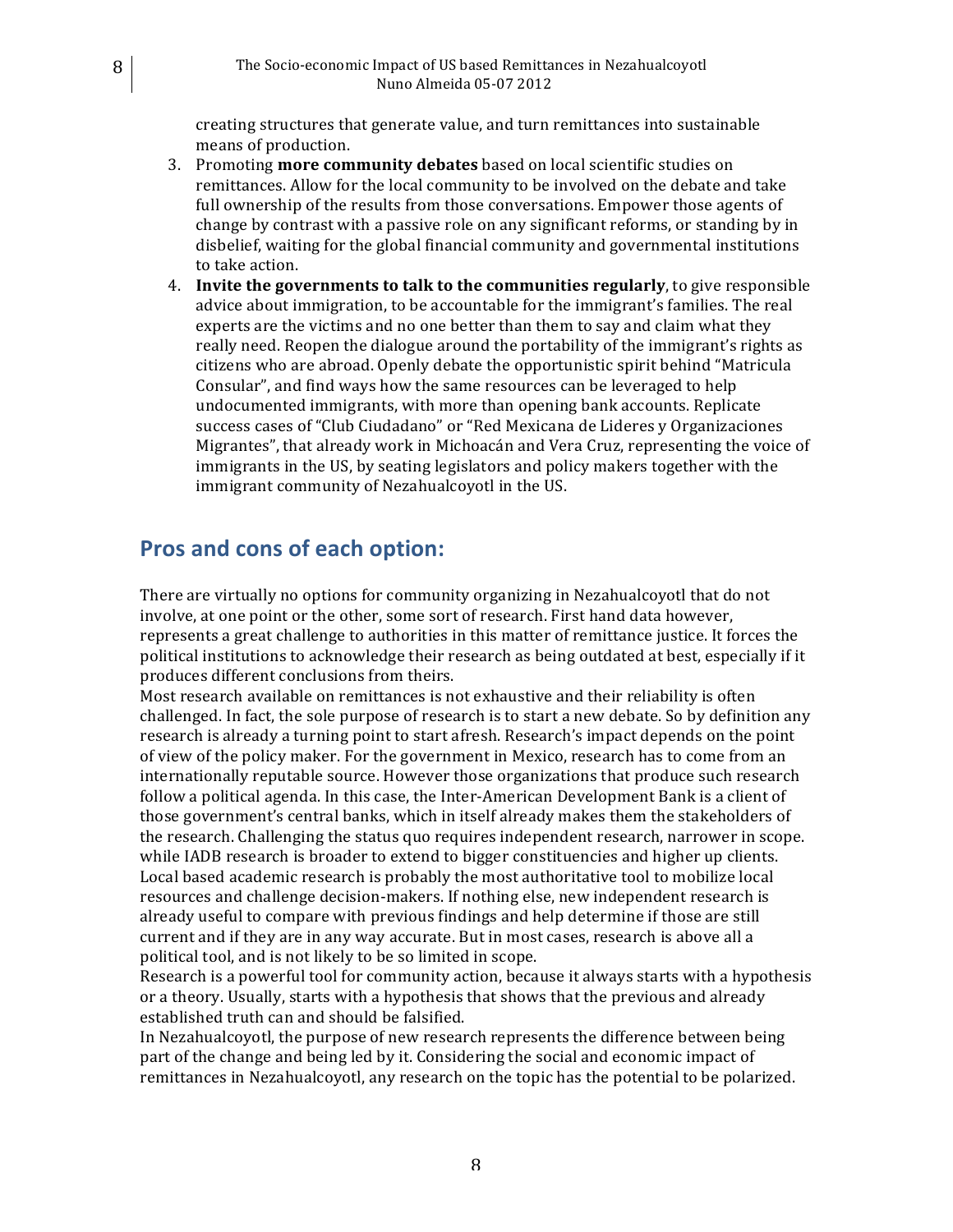One good example of this is that "transparency" is often mentioned as one of the objectives for both sides, seating opposite in the issue of remittance justice. For the proponents of a market-based approach, fostering market competition among MTO's and price shopping as the consumer's best option, transparency means stifling informal value transfer systems (masala), to uphold anti-laundering and terrorist financing legislation. But for immigrant's rights associations, "transparency" means a completely different thing.

It is a demand that all MTO's advertise their spread over foreign exchange rates.

Besides accuracy and reliability, the other meaningful purpose of community-level independent research is the potential to involve, associate and commit the local communities to the process and to results.

Community-level research creates more opportunities for stakeholders to be involved and interact with other stakeholders, than any other type of research with a wider focus. The more direct and representative the participation of the communities on research, the harder it is to dismiss its outcomes. Research can be a form of participatory democracy.

Discussing "productive projects" was a fairly consensual point for a recommendation, raised by one participant during the workshop in Nezahualcoyotl,.

The disadvantage of this recommendation is that Mexico has had a bad experience with "productive investments" in the recent past.

One example of a "productive investment", implemented by former President Fox, was called " $3x1$ ". Besides being unrealistic, this policy was based on faulty research, insisting that the places in Mexico with an older tradition in immigration were those who most needed foreign investment.

Immigration corridors were switching at that point. The immigration fluxes to the US shifted and started to originate mostly from more urban centers in Mexico, like Nezahualcoyotl, as opposed to more rural States.

This program, in (a cover-up) partnership with Western Union and other MTO's, was channeling investments, coming from immigrant clubs of long established, wealthy individuals in the US, to their respective places of origin in Mexico. So the money was not really going to where it was needed the most.

On the other hand, this "productive investment project" was not a sensitive priority to most families in need, but rather an opportunistic and elitist pledge for foreign currency inflow. Most immigrants do not have any savings and use remittances to cover basic expenses, like it was demonstrated by the results from the interviews in Nezahualcoyotl.

One of the disadvantages of "productive projects" for remittances in Mexico is nepotism, because these often exclude the political input and oversight of disenfranchised immigrants and families. Fox had impending accusations over channeling some of those "productive investment" matching funds to political constituencies in Mexico that were favorable to his party.

The recommendation from the community debates was however self-reflective and proposed to steer away from their previous historical experience. The idea coming from one participant in Nezahualcoyotl, stemmed from the accredited examples of Program "TIGRA" in California and "Remit4Change" in the Philippines. These are positive cases of socially responsible corporate reinvestments in philanthropy, combining economic viability with community engagement.

The last recommendation also involved best practices research and specifically proposed to bring decision-makers into the participatory process of community conversations.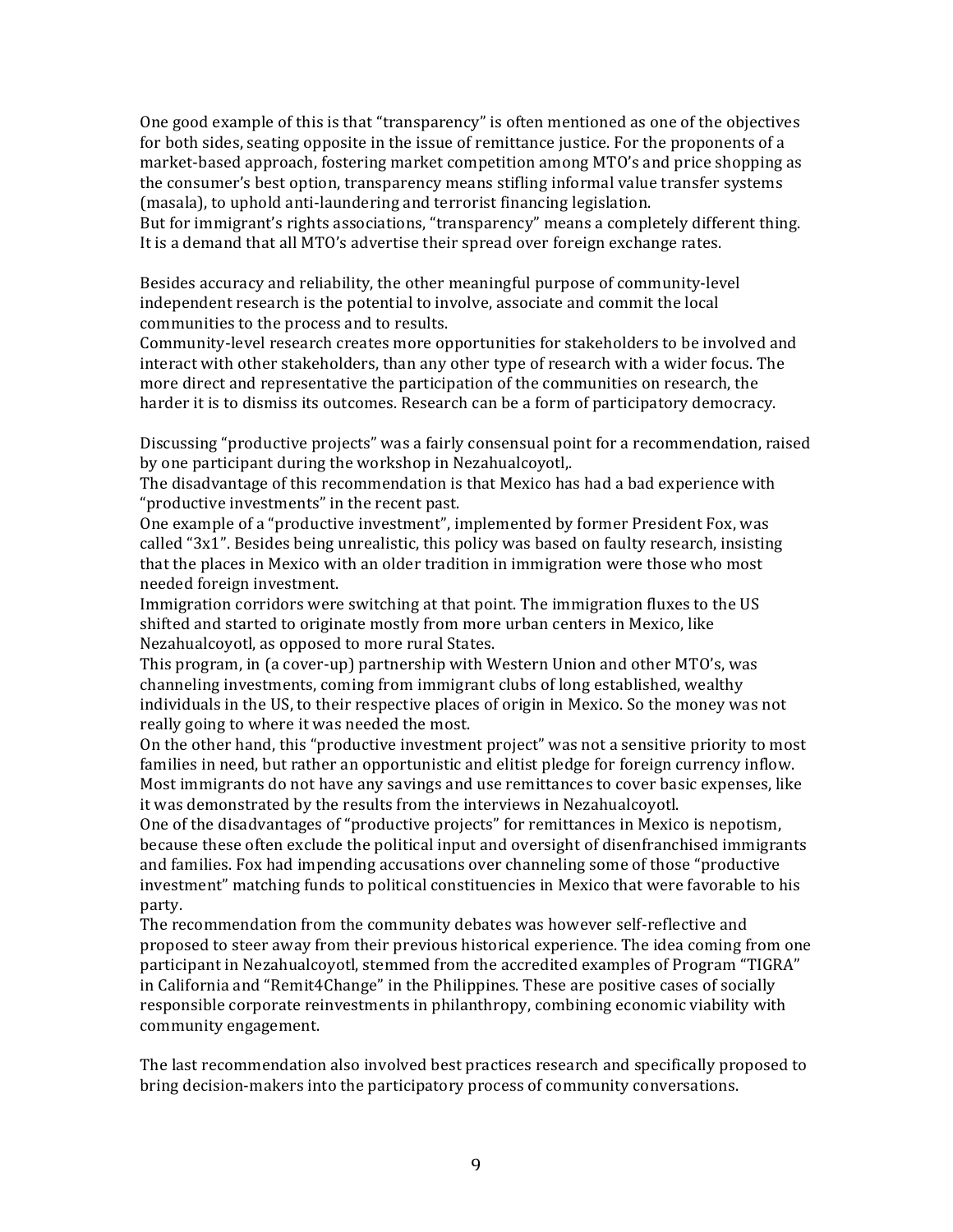This was the most pragmatic idea to address the problems directly. It consisted on an appeal to the politicians at any level of governance, although with particular emphasis on the Federal level, to come down the executive ladder and seat around with ordinary citizens. Ideally, this process would enhance cooperation through more informal relations between the government and citizens. Some States in Mexico have already made some progresses, even set objectives to address radical proposals like capping the fees on remittance charges and release the pressure over informal money transfer operators to comply with money laundering international directives.

Disadvantages of these initiatives are directly related to the high profile of those involved in these conversations, on both sides. Usually it includes wealthy Mexican immigrant communities in the US, who are already established and have only an indirect interest in implementing these public policies.

This is not to say that their work has not been outstanding, but it often overlooks the importance for disenfranchised and lower income representatives to lead every step of the process and have an equal say from start to end.

Prominent achievements of these advocacy networks, usually based out from the US, include advocating for a reform of US Migration Law, to stop deportations and essentially demand the Mexican government to recognize and enforce the same basic rights to any undocumented citizen in the US, as they would at home.

#### **Recommended course of action:**

Based on the actual results from the study conducted in Nezahualcoyotl, from May to July 2012, there were three short-term outcomes that are worthwhile celebrating. One was the launching of new method for community organizing in Nezahualcoyotl: local community debate around first-hand data. This can be replicated in the future, simply by repeating the steps. This, not only delivered the first study available on the impact of remittances on this strategic enclave in the State of Mexico, but it also opened the door and reached out to a group of stakeholders, with a personal interest to advocate in this topic in Nezahualcoyotl, They can be invited again, every time a new similar study is required. The second outcome was the political meaning of the data. Through participatory action, the consensus gathered around the study gave it political meaning and legitimacy. The potential opportunities that these bring to present the results from this study at several events, in Mexico and abroad, may enable future partnerships with likeminded organizations, to advance the global campaign on remittance justice.

Third, the remittance project in Nezahualcoyotl brought in a few valuable lessons about the reality of processes and possibilities of change in the community, that were assimilated by direct experience and direct exposure to the events. Some of those observations were described on this research's report, but most of them can only be experienced in person and their characterization beyond the purpose and scope of this paper.

Recommended course of action is directly related to the findings from the interviews that were conducted in Nezahualcoyotl.

The results were not totally unexpected, and mostly confirmed the original hypothesis: remitters and their families at home were deeply affected by the impact of the unregulated environment that rules over the market, and were also totally unsupportive of any government incentives to increase free competition between formal money transfer operators.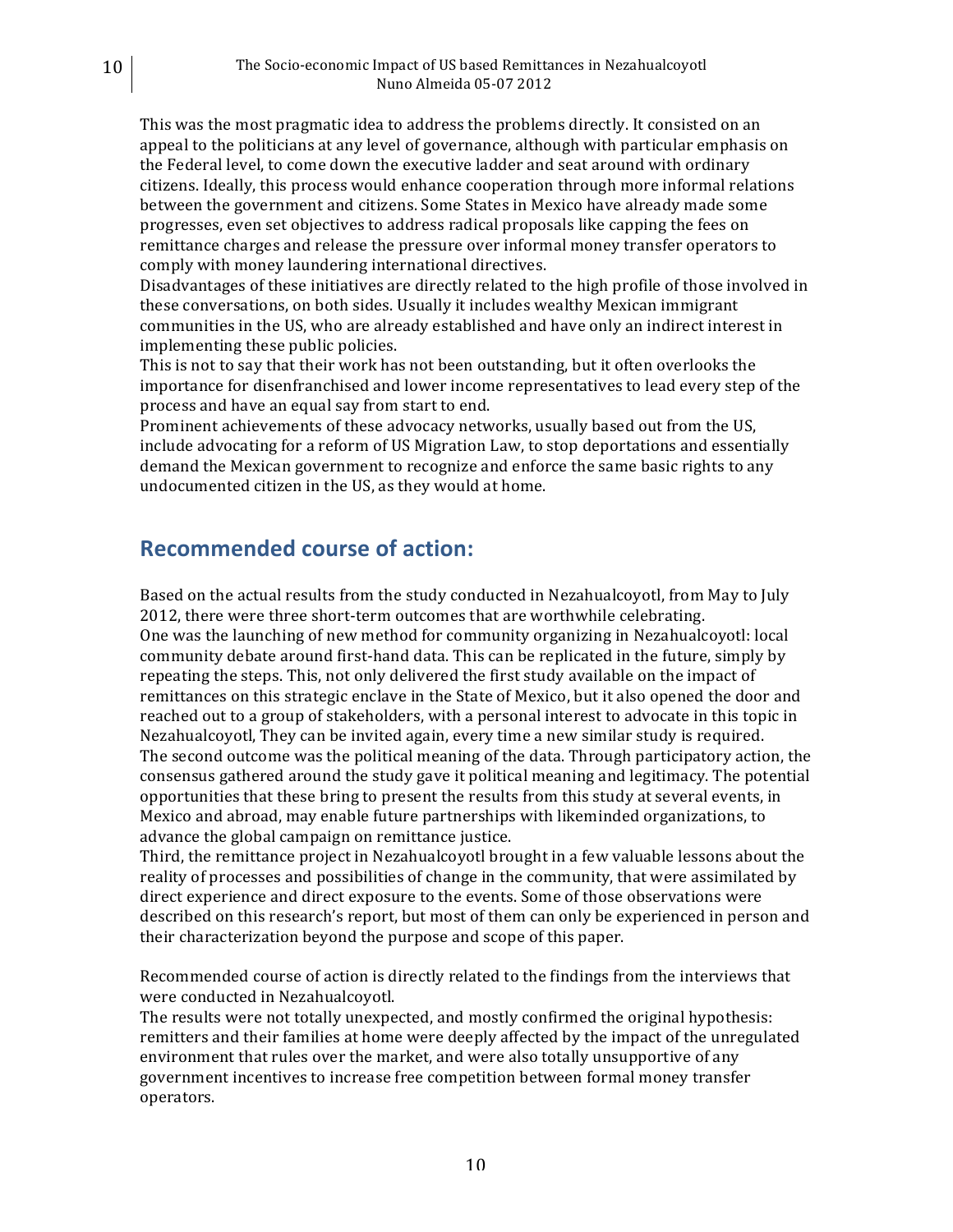Based upon these results, recommendations were made by community experts demanding further research and more regulatory action.

ACORN International in Honduras already expressed some interest to use this method of community level research and adapt it to another best practices model that they already use in their organization in New Jersey, similar to what was referred to previously as the  $4<sup>th</sup>$ recommendation or policy option.

To paraphrase ACORN International's member in Honduras: "*investigation work not only should'be'seen'as'a'document,'but'moreover'as'a'tool'for'social'change,'that'ACORN'Mexico'* needs to influence political decision-makers who have a say in social justice" (Amador, June 07, 2012).

This opinion resonated throughout the research study and was reverberated by many participants in the focus groups that were held in Nezahualcoyotl, particularly by Prof. Diaz Rodrigues from the Universidad de Ecatepec.

A next research project about remittances in Nezahualcoyotl should focus on diversifying the expertise of focus groups, to include local decision makers and more Federal representatives.

Besides securing representativeness and consensus, it would be important to consider conducting a large-scale media campaign, using all accessible media outlets available and other forms of communication, like immigrant networks, to help disseminate the results and collect further input in return.

A systematic process of stating the facts thorough authoritative research work, combined with participatory democracy forums, should be conductive to a position of authority and influence, to challenge the current predominant regional based research motivated by market solutions. By force of community based legitimacy and political pragmatism, this should become a characteristic of design for every future campaigns on remittance justice.

### **Reasoning for selecting that course of action:**

Remittance industry has been led by the private sector since the beginning. Accordingly, ACORN International previous efforts on remittance justice included reaching out to the twenty biggest banks in North America, to ask for negotiations, to ask for remittance policy reform and cost reduction. Although perfectly understandable to be the right thing to do and the right time do it, this only added to several thousands of previous initiatives from other organizations, individuals and even governments. It was a good way to announce itself on the political arena, but its impact can quickly fade away and even turn against its own, if not constantly reminded.

The reasoning behind the quest for more scientific results, particularly qualitative data, starting from where no previous research is available, is that it represents a

groundbreaking tool for social change. It arms the organization with a unique form of pressure that will never stop working. Especially if more research is done on a regular basis, to challenge, corroborate or build up on the previous, in a systematic way.

Research is the best way to keep active in the political arena. Knowledge is the best outcome and shapes hearts and minds of those around in a progressive but ultimately unstoppable way.

There is already a worldwide consensus around the negative impact of deadweight costs on remittance transfers. However, the remittance industry uses the lack of specific research studies, done at the closest level of analysis, like community level, to get by without much contradiction. Looking up from above to the reality of remittances, it's much easier to make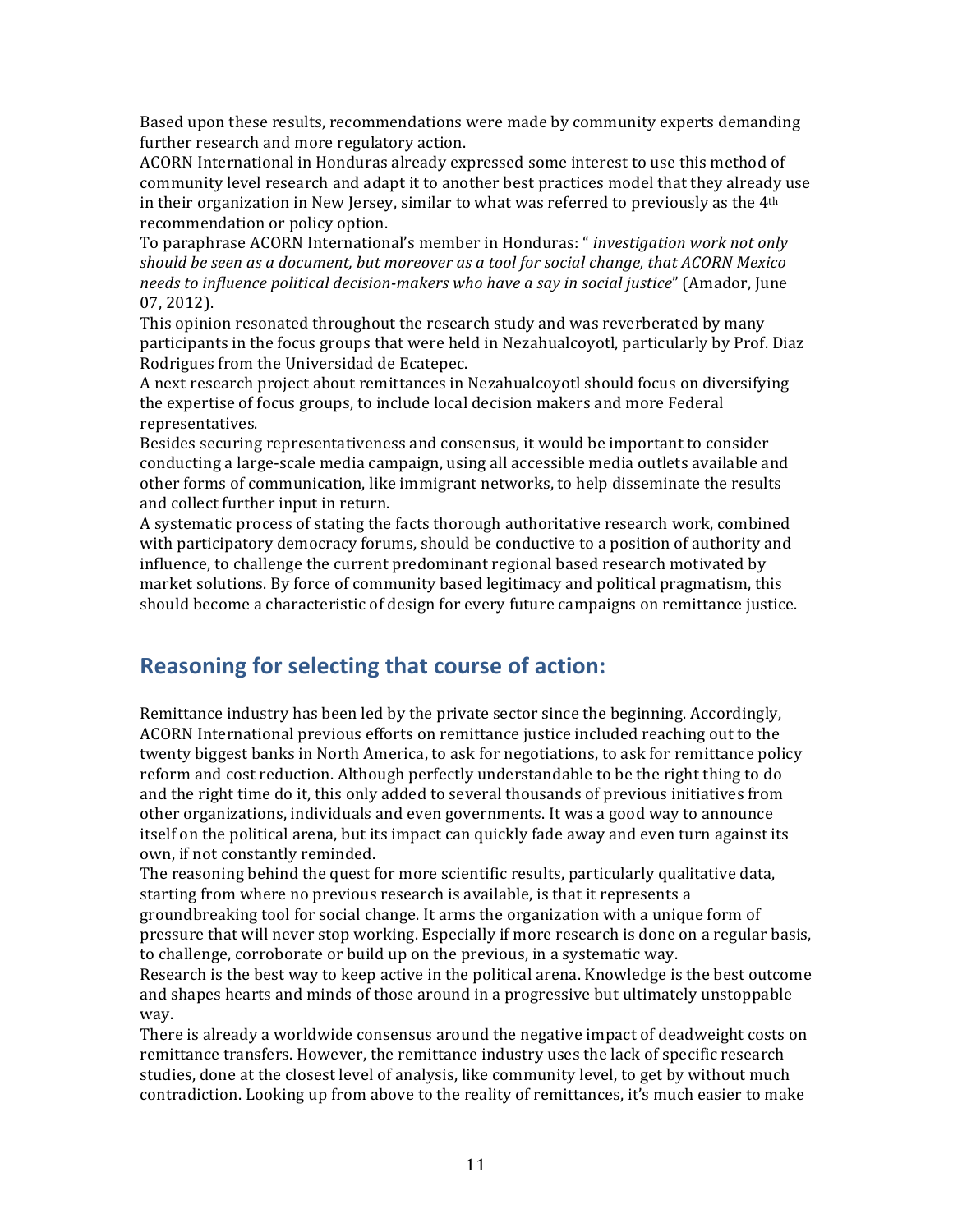a case against undocumented workers. But to actually listen closely to one of those desperate cases, individually, can jumpstart a chain reaction of solidarity around the world. Just like Phillip Morris and the tobacco industry were eventually dragged to the Congressional hearings and forced to admit they were lying about smoking and lung cancer, to defeat the remittance industry it takes, not just convincing arguments based on scientific evidence, but laying the groundwork for establishing the credibility of those arguments. Scientific evidence in policy-making also requires an indigenous ethical conduct, besides the pure facts. Bridging the gap between science and policy is not only a technical issue but rather political and only possible with the help of citizens.

One important strategy to advance the cause of remittance justice in Nezahualcoyotl is to start investigating how to change the current negative image that Mexican immigrants carry in the eyes of their government back home. This is polarizing the public in Mexico and was brought up during the focus groups in Nezahualcoyotl.

This self-righteous attempt to denigrate the image of the Mexican immigrant polarized the public debate on immigration in Mexico, particularly around those who are undocumented, vulnerable and at risk of deportation. This trend seems to play very well to the tune of the market driven, anti-regulation proponents, such as the money transfer operators. That is for the same reason that it serves them not to have much research done at the human level of analysis. The defacing of the disenfranchised immigrant, undocumented and lower income, helps MTO's to maintain the status quo and their market share, at the expense of equal rights for these citizens and their families.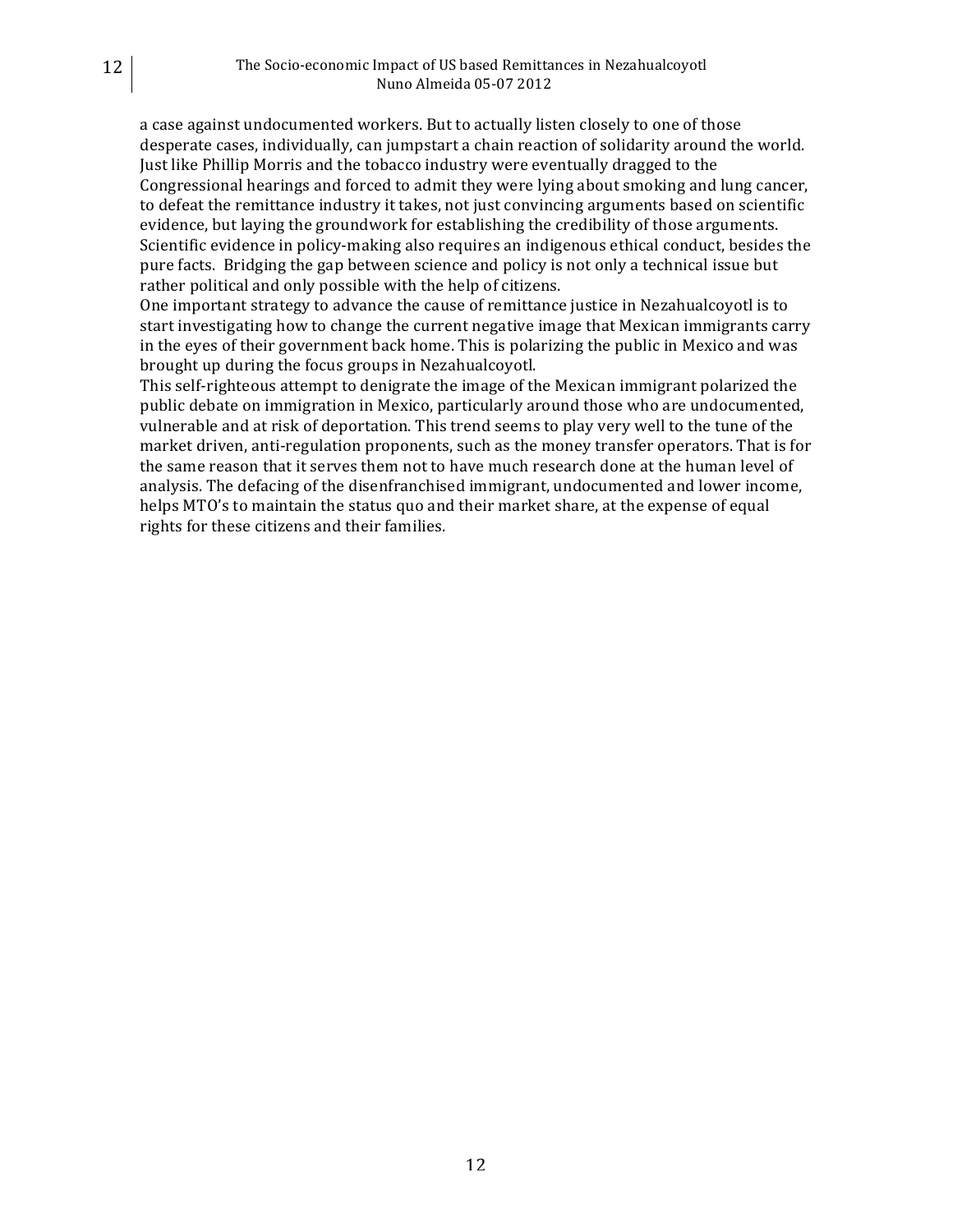# **Appendices:**

The Social and Economic Impact of US based Remittances in Nezahualcoyotl (presentation at Colonia Impulsora, Nezahualcoyotl, June 23rd 2012)



Those who worked were beyond those whose remittance income counted for more than 50%. This can be explained by unexpected costs associated and reduced frequency in transactions.



Economic Impact "(...) 1/3 relied almost exclusively on remittances (...)"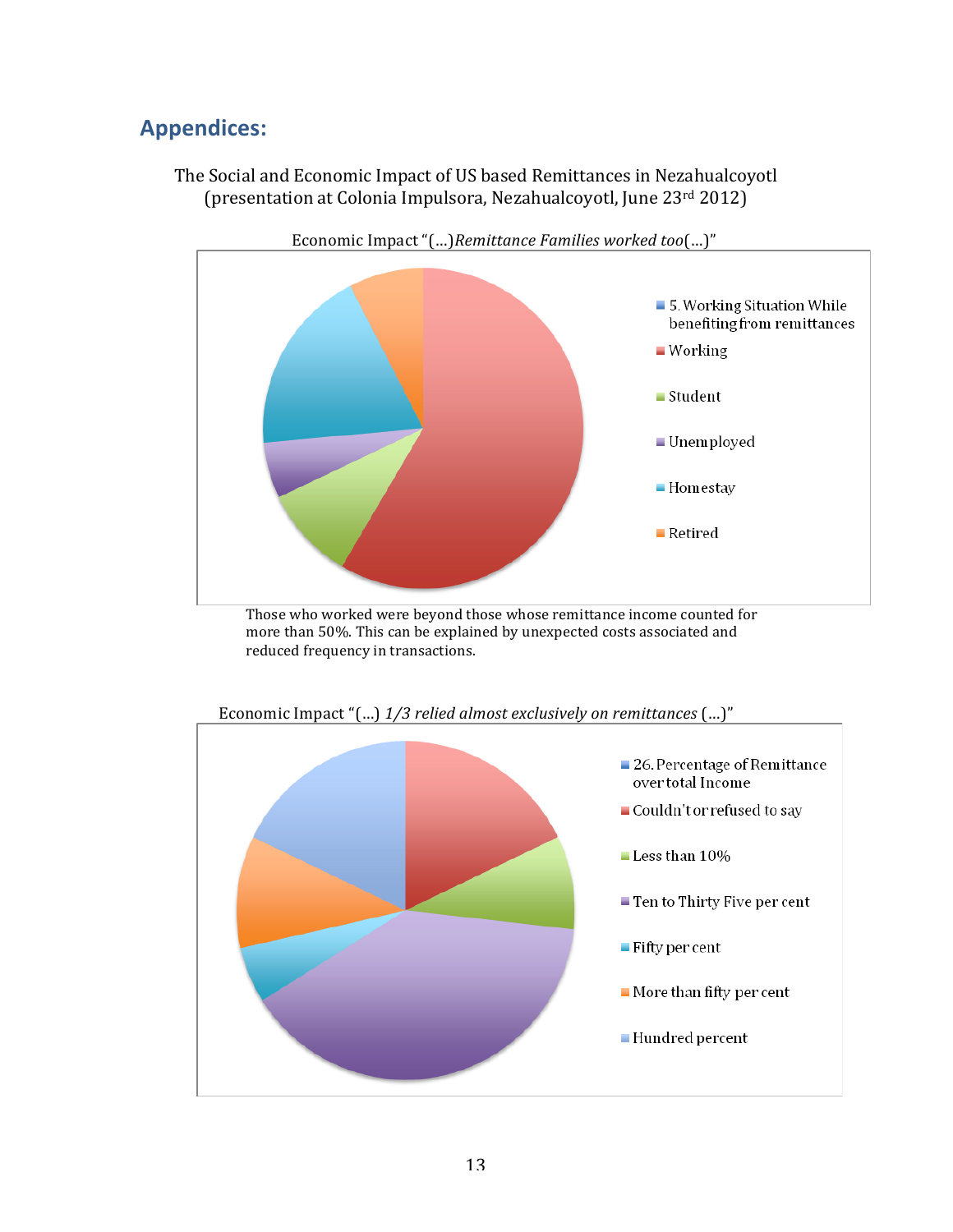

Economic Impact "(...) *Foreign exchange rate fluctuations led to lower frequency of transfers to reduce'costs* (…)"



Majority of respondents were forced to slow down the frequency of remittance transfers to escape MTO's charges per transaction. At least 37% of the interviewed were undocumented and those had no other choice but MTO's.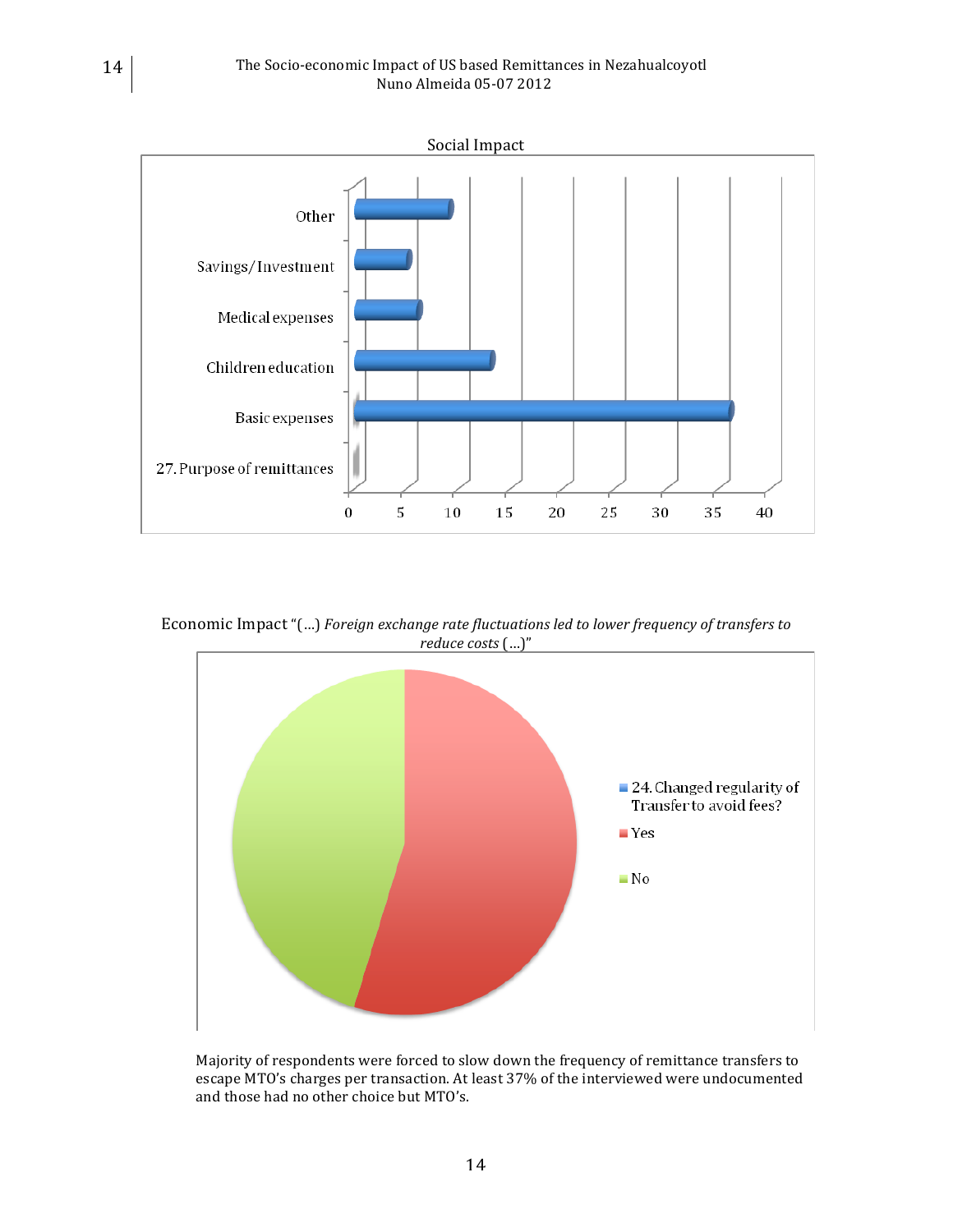

Economic Impact " (...) *MTO's biggest disadvantage were unexpected costs* (...)"

Majority remarked for a reduction in transfer charges.



Even for those who changed operators, expensive fees continued on top of complaints and the difference is marginal compared to previous operator.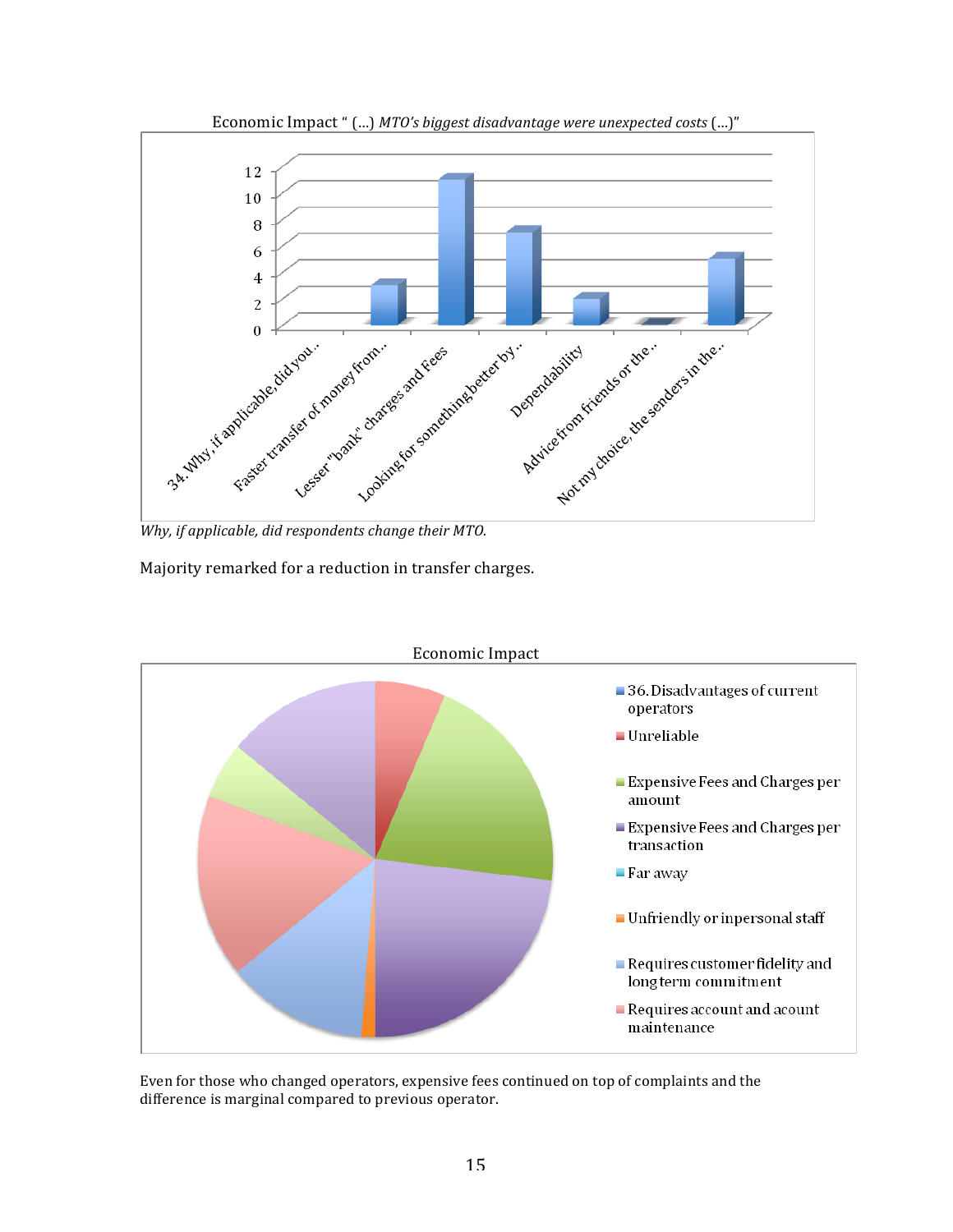

*.*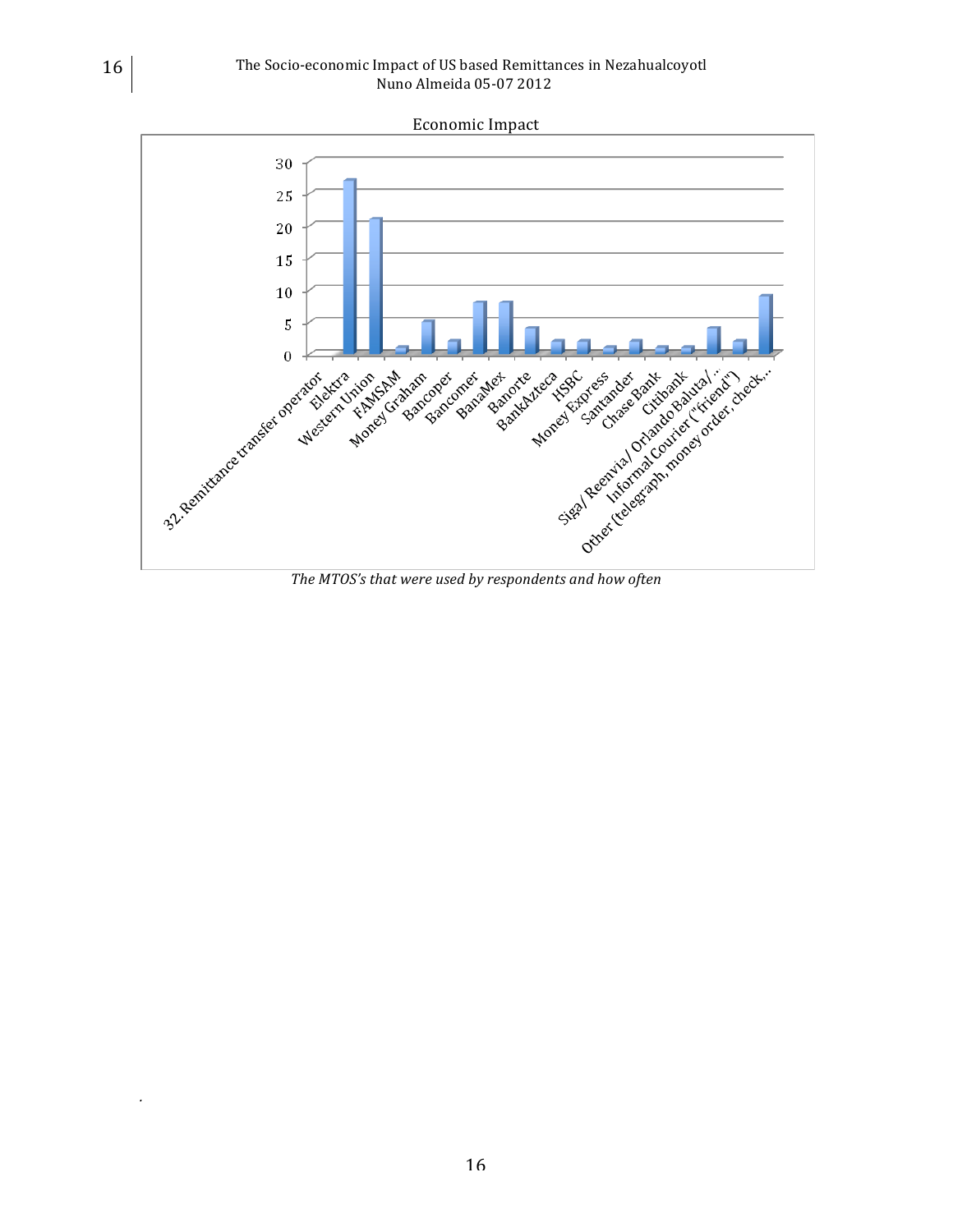## **Bibliography:**

Amuedo-Dorantes, Catalina, and Susan Pozo. 2004. "On the Use of Differing MoneyTransmission Methods by Mexican Immigrants." Economic Working Papers E2004/06, Fundación Centro de Estudios Andaluces.

Aparicio, F. J., Meseguer, Y., (2008) "Collective Remittances and the State: The 3x1 Program in Mexican Municipalities, CIDE, Mexico, Spetember. Extracted from Internet at *lanic.utexas.edu/project/etext/llilas/vrp/aparicio.pdf*

Avila, O., Olivo, A., (2007), "Western Union Boycott Divides", Chicago Tribune, October 21 2007.

APEC Symposium on Alternative Remittance Systems (ARS). 2004. "Shaping the Remittances Market by Shifting to Formal Systems." Tokyo, Japan. June 3–4. Extracted from Internet at http://www1.worldbank.org/finance/html/amlcft/Tokyo percent20ARS percent20symposium.htm.

APG (Asia Pacific Group on Money Laundering). 1998. "Money Laundering Methods and Proceeds of Crime Typologies Workshop: Underground Banking and Alternative Remittance Systems." Tokyo, Japan. March 2-3.

Banamex. 2003. "Citibank Describes Benefits of New Access Account for People of Mexican Descent Living in the United States." Press release. New York, N.Y. December 17.

Bendixen & Associates. 2002. "Billions in Motion: Latino Immigrants, Remittances, and Banking." Pew Hispanic Center, Multilateral Investment Fund, November. 2003. "Receptores de Remesas En Mexico Encuesta de Opinion." Pew Hispanic Center, MIF. Extracted from the Internet at http://www.iadb.org/mif/v2/files/BendixenencuestaME2003.pdf.

Carr, James H., and Lopa Kolluri. 2001. "Predatory Lending: An Overview." Fannie Mae Foundation. Extracted from the Internet at at www.fanniemaefoundation.org/programs/financial. pdf. August.

Casey, Juliet V. 2004. "Talks in Mexico Please, Puzzle: Immigrants Welcome Money Reforms, but Some Question Need." The Las Vegas Review-Journal. Extracted from the Internet at http://www.reviewjournal.com/lvrj\_home/2004/Jan-19-Mon-2004/news/23015430.html. January 19.

CONAPO (2010). Índice de intensidad migratoria México - Estados Unidos. CONAPO, México. Extracted from the Internet at: http://www.conapo.gob.mx/swb/CONAPO/Indices\_de\_intensidad\_migratoria\_Mexico3 Estados\_Unidos\_2010

Comisión Nacional de Vivienda (2010). Rezago Habitacional 2010. Extracted from the Internet on August 2012, de http://www.conafovi.gob.mx/politica\_rezago.html.

Cuevas-Mohr, H., (2012), "Why are remittances to Mexico increasing?", Mohr World Consult, May 2012.

DFID (U.K. Department for International Development), World Bank, and the International Migration Policy Programme. 2003. International Conference on Migrant Remittances: Development Impact, Opportunities for the Financial Sector and Future Prospects, October 9–10, London.

Fairlamb, David, and Geri Smith. 2003. "Can Western Union Keep on Delivering?" Business Week Online. December 22.